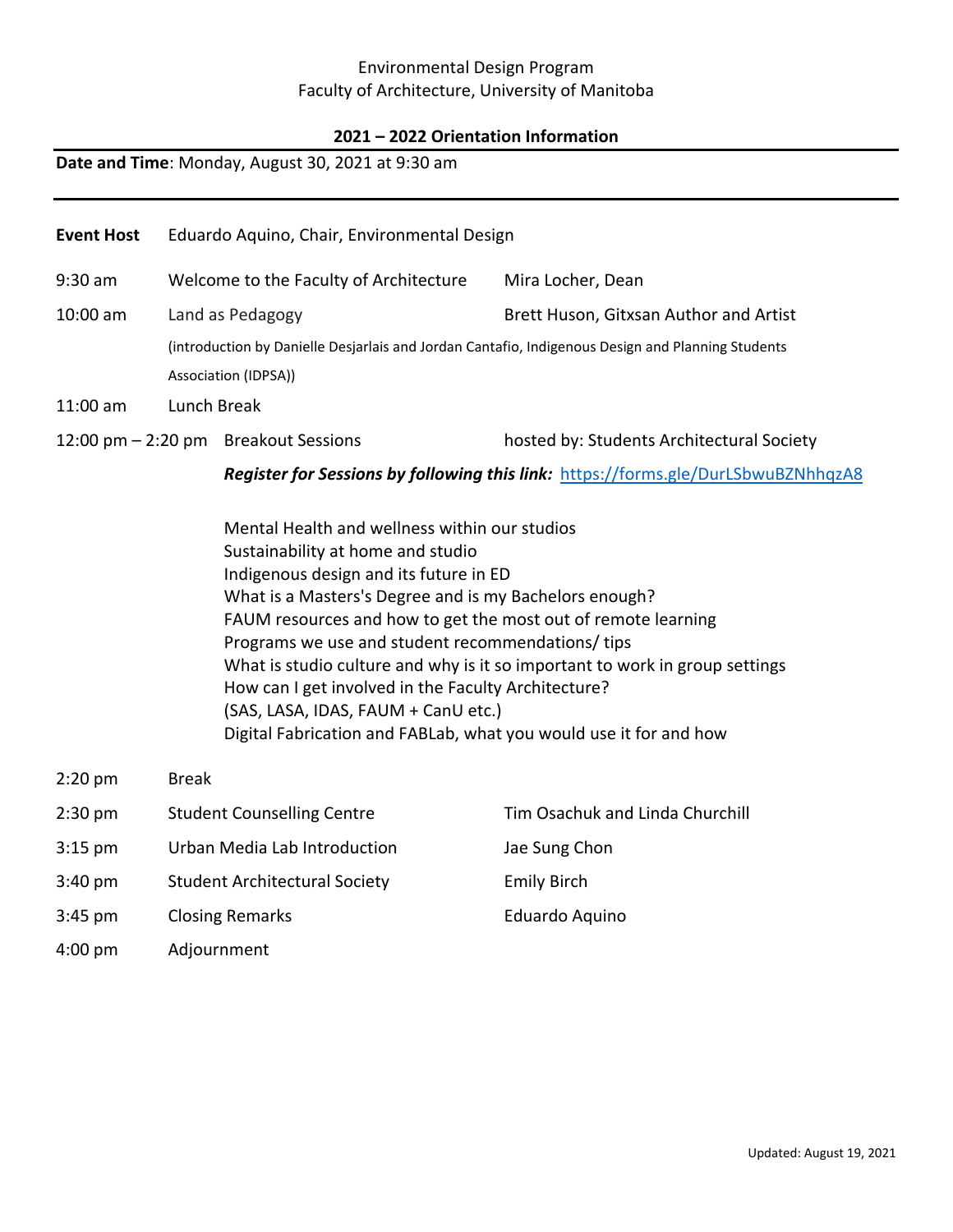# Environmental Design Program Faculty of Architecture, University of Manitoba **Breakout Session Schedule Monday August 30, 2021**

# **Students are required to sign up for a minimum of 4 sessions. To register for sessions please follow this link:** <https://forms.gle/DurLSbwuBZNhhqzA8>

| 12:00 PM | Mental Health and<br>wellness within our<br>studios                                                        | Sustainability at home<br>and studio                                       | Indigenous design and<br>its future in ED                                            | What is a Master's<br>Degree and is my<br>Bachelors enough?                                         |  |  |
|----------|------------------------------------------------------------------------------------------------------------|----------------------------------------------------------------------------|--------------------------------------------------------------------------------------|-----------------------------------------------------------------------------------------------------|--|--|
| 12:20 PM | FAUM resources and<br>how to get the most<br>out of remote<br>learning                                     | Programs we use and<br>student<br>recommendations/tips                     | What is studio culture<br>and why is it so<br>important to work in<br>group settings | How can I get<br>involved in the<br>Faculty Architecture?<br>(SAS, LASA, IDAS,<br>FAUM + CanU etc.) |  |  |
| 12:40 PM | <b>Digital Fabrication</b><br>and FabLab what you<br>would use it for and<br>how?                          | Mental Health and<br>wellness within our<br>studios                        | Sustainability at home<br>and studio                                                 | Indigenous design<br>and its future in ED                                                           |  |  |
| 1:00 PM  | <b>Break</b>                                                                                               |                                                                            |                                                                                      |                                                                                                     |  |  |
|          |                                                                                                            |                                                                            |                                                                                      |                                                                                                     |  |  |
| 1:20 PM  | What is a Master's<br>Degree and is my<br>Bachelors enough?                                                | FAUM resources and<br>how to get the most<br>out of remote learning        | Programs we use and<br>student<br>recommendations/tips                               | What is studio<br>culture and why is it<br>so important to work<br>in group settings                |  |  |
| 1:40 PM  | How can I get<br>involved in the<br><b>Faculty Architecture?</b><br>(SAS, LASA, IDAS,<br>FAUM + CanU etc.) | Digital Fabrication and<br>FabLab what you<br>would use it for and<br>how? | Mental Health and<br>wellness within our<br>studios                                  | Sustainability at<br>home and studio                                                                |  |  |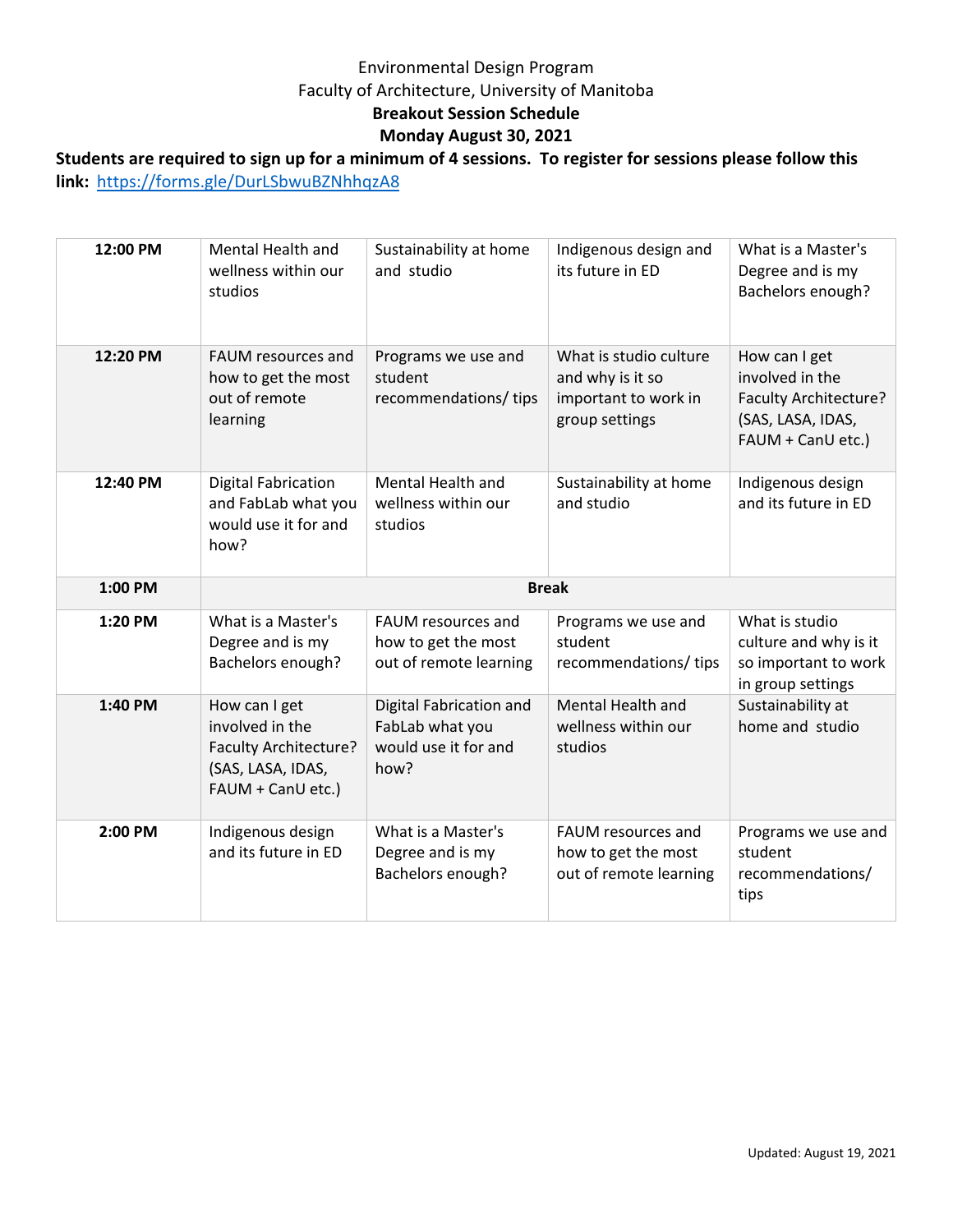### **Session Descriptions**

#### **Mental Health and wellness within our studios**

The learning curve of ED2 is very different from the way one has been taught in school until now, learning how to adjust, cope, and handle stress is very important. Students and Faculty will discuss the resources the faculty has and hopes to offer. As well as the overall importance of mental health and how to start taking care of your well-being from a home environment.

#### **Sustainability at home and studio**

Students in the Faculty of Architecture produce hand-made and modeled projects - materials, use, and life of these projects should be considered. How can students reduce their use of materials and reuse their materials? Students will discuss sustainable materials, methods of production, and resources that can be accessed from home.

#### **Indigenous design and its future in ED**

As the inclusion of Indigenous design becomes more discussed and considered, what are the future steps one must take as individual designers while approaching design to be well informed while considering the history of Canada and its urgent discussion of reconciliation. How can ED harbor mindful designers when it comes to Indigenous design?

#### **What is a Master's Degree and is my Bachelors enough?**

As four years of university may seem like too much already, is it necessary to do a master's degree? What is the point? How can a master's degree benefit one? What are the job opportunities like for someone with a master's versus a bachelor's degree? The discussion of the Faculty's accredited master's program with real-life comparisons and the conversation of why getting a master's could be the future.

#### **FAUM resources and how to get the most out of remote learning**

As remote learning is a different way of education in the Faculty of Architecture, how can ED2's learn and use the resources which are relied on and made familiar to many in their ED2 year? How can students use their resources to adapt to learning and working from home? The conversation of utilizing faculty and one's resources at home are the adaptations all students must make.

#### **Programs we use and student recommendations/ tips**

A conversation on primary programs used throughout all streams, beginner-friendly programs, and the programs to get familiar with as they will soon take over your laptop. Advice and tips to utilizing the right programs the best way.

#### **What is studio culture and why is it so important to work in group settings**